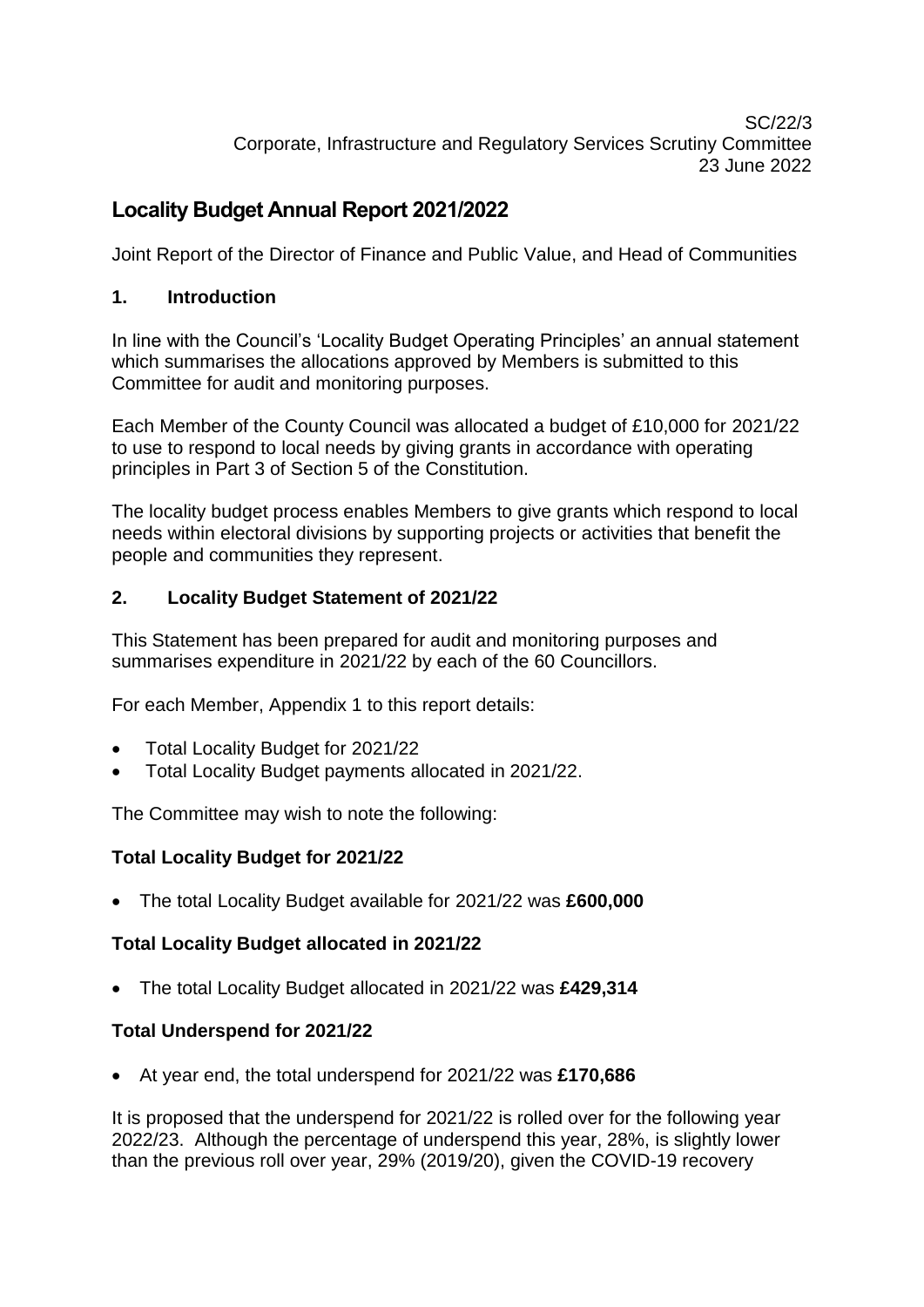situation and cost of living pressures, Members may consider spending each year's allocation in the year in which it is granted.

## **3. 2021/22, the COVID-19 Recovery and Community Resilience**

The Locality Budget, with the Reconnect Rebuild Recover Community Fund, Crowdfund Devon as well as the government funded Household Support Fund, have been key elements of the Council's commitment to community resilience and the Covid-19 recovery throughout 2021/22.

Angie Sinclair Director of Finance and Public Value

Simon Kitchen Head of Communities

Electoral Divisions: All

Cabinet Member for Finance: Councillor Phil Twiss

Cabinet Member for Public Health, Communities and Equality: Councillor Roger **Croad** 

Director for Public Health, Communities and Prosperity: Steve Brown

#### **Local Government Act 1972: List of Background Papers**

Contact for enquiries: Zoe Moore Tel No: (01392) 382865 Room No. G29, County Hall, Topsham Road, Exeter, EX2 4QD

#### **Background Paper Date File Reference**

Nil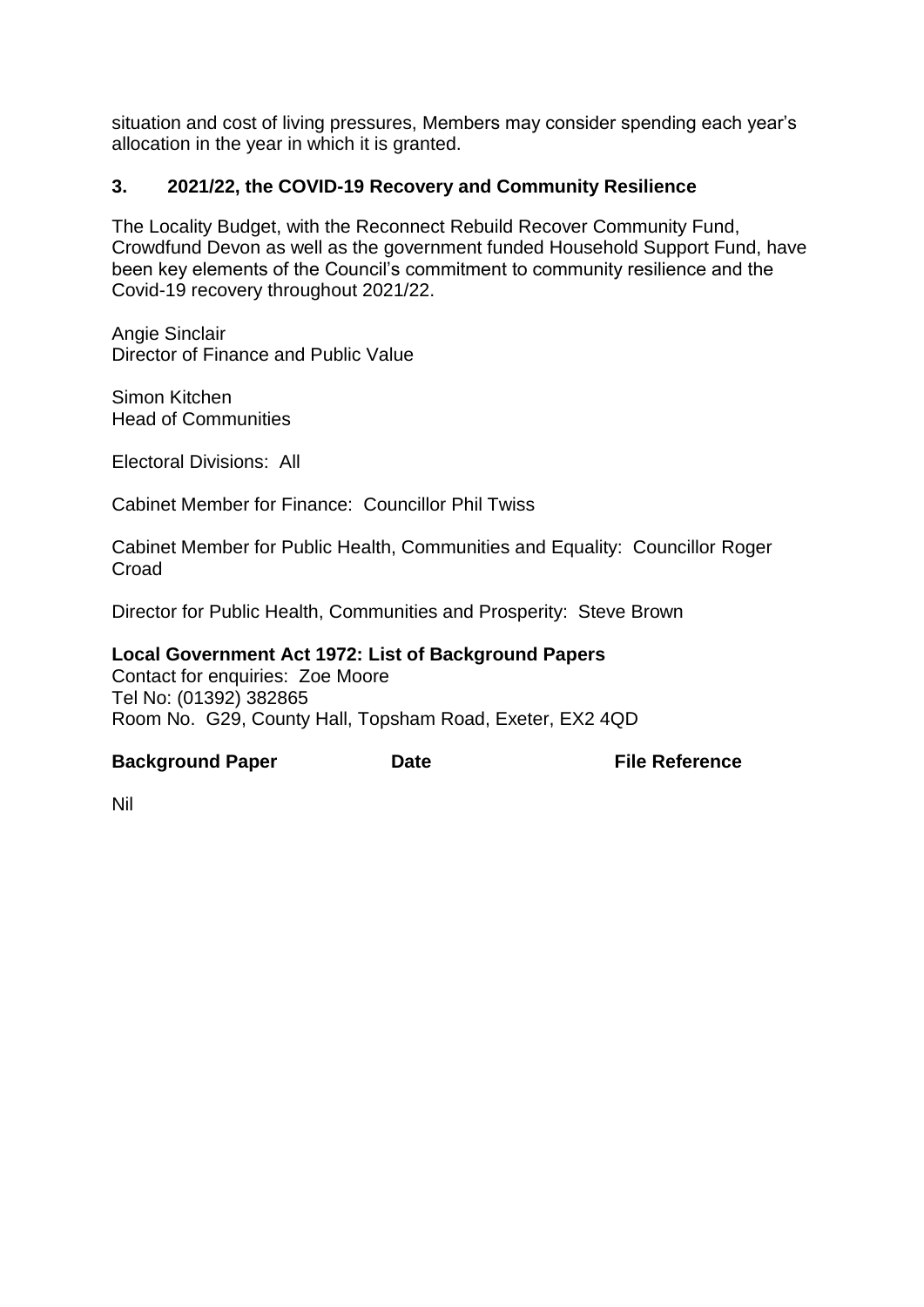# **Appendix 1 to SC/22/3**

| <b>DCC Elected Member</b>       | <b>Budget</b><br>21/22 | <b>Total</b><br><b>Allocated</b> | <b>Paid</b> | <b>Underspend</b><br>21/22 |
|---------------------------------|------------------------|----------------------------------|-------------|----------------------------|
| lan Hall                        | £10,000                | £10,000                          | £10,000     | £0                         |
| <b>Henry Gent</b>               | £10,000                | £6,288                           | £6,288      | £3,712                     |
| Sara Randall-Johnson            | £10,000                | £6,288                           | £6,288      | £3,712                     |
| <b>Richard Scott</b>            | £10,000                | £7,159                           | £5,509      | £2,841                     |
| Jeffrey Trail                   | £10,000                | £8,019                           | £6,369      | £1,981                     |
| <b>Christine Channon</b>        | £10,000                | £5,267                           | £5,267      | £4,733                     |
| <b>Phillip Twiss</b>            | £10,000                | £4,860                           | £4,860      | £5,140                     |
| <b>Jess Bailey</b>              | £10,000                | £6,765                           | £6,765      | £3,235                     |
| <b>Marcus Hartnell</b>          | £10,000                | £550                             | £550        | £9,450                     |
| <b>Stuart Hughes</b>            | £10,000                | £5,430                           | £5,350      | £4,570                     |
| lain Chubb                      | £10,000                | £8,950                           | £8,950      | £1,050                     |
| <b>EAST DEVON</b>               | £110,000               | £69,576                          | £66,196     | £40,424                    |
|                                 |                        |                                  |             |                            |
| <b>Yvonne Atkinson</b>          | £10,000                | £4,400                           | £4,400      | £5,600                     |
| <b>Percy Prowse</b>             | £10,000                | £8,056                           | £7,556      | £1,944                     |
| Rob Hannaford                   | £10,000                | £8,420                           | £8,420      | £1,580                     |
| Danny Barnes                    | £10,000                | £2,550                           | £2,550      | £7,450                     |
| <b>Tracy Adele Adams</b>        | £10,000                | £10,000                          | £10,000     | £0                         |
| <b>Carol Whitton</b>            | £10,000                | £5,402                           | £5,402      | £4,598                     |
| Su Aves                         | £10,000                | £9,172                           | £9,072      | £828                       |
| <b>Andrew Leadbetter</b>        | £10,000                | £5,900                           | £5,900      | £4,100                     |
| Marina Asvachin                 | £10,000                | £9,966                           | £9,966      | £34                        |
| <b>EXETER</b>                   | £90,000                | £63,866                          | £63,266     | £26,134                    |
|                                 |                        |                                  |             |                            |
| <b>Frank Letch</b>              | £10,000                | £9,617                           | £8,497      | £383                       |
| <b>Margaret Squires</b>         | £10,000                | £7,370                           | £7,370      | £2,630                     |
| John Berry                      | £10,000                | £7,650                           | £7,150      | £2,350                     |
| <b>Colin Slade</b>              | £10,000                | £8,425                           | £7,425      | £1,575                     |
| <b>Richard James Chesterton</b> | £10,000                | £3,889                           | £3,889      | £6,111                     |
| Ray Radford                     | £10,000                | £6,880                           | £6,880      | £3,120                     |
| <b>MID DEVON</b>                | £60,000                | £43,831                          | £41,211     | £16,169                    |
|                                 |                        |                                  |             |                            |
| lan Roome                       | £10,000                | £1,449                           | £1,449      | £8,551                     |
| <b>Caroline Frances Leaver</b>  | £10,000                | £2,517                           | £2,517      | £7,483                     |
| <b>Pru Maskell</b>              | £10,000                | £8,981                           | £8,981      | £1,019                     |
| Paul John Henderson             | £10,000                | £6,281                           | £6,281      | £3,719                     |
| <b>Andrea Davis</b>             | £10,000                | £8,828                           | £8,828      | £1,172                     |
| Frank Biederman                 | £10,000                | £9,922                           | £8,784      | £78                        |
| Paul Crabb                      | £10,000                | £9,252                           | £9,252      | £748                       |
| Jeremy Yabsley                  | £10,000                | £10,000                          | £10,000     | £0                         |
| <b>NORTH DEVON</b>              | £80,000                | £57,230                          | £56,092     | £22,770                    |